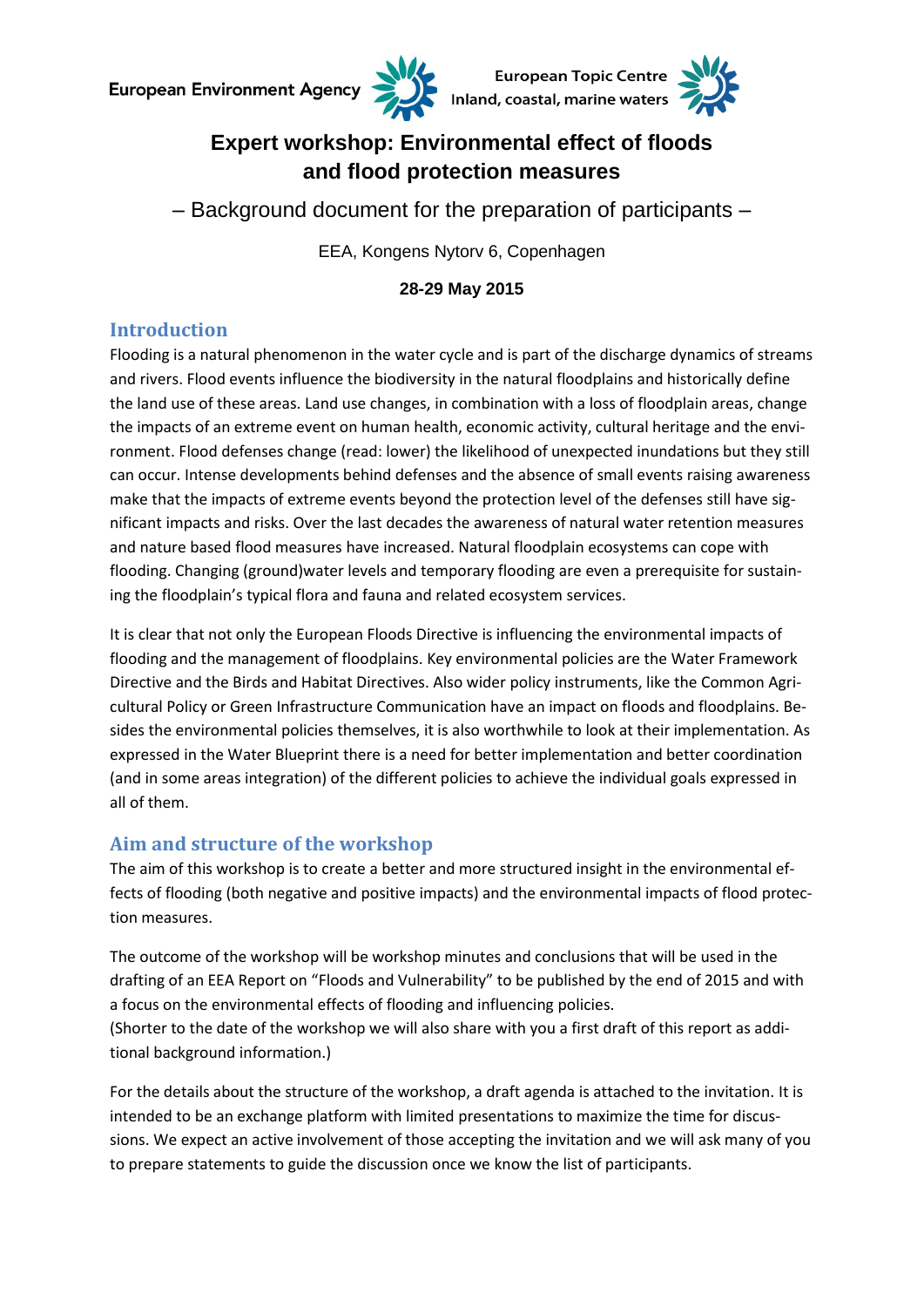In case of content related questions, please contact both:

- Mathias Scholz (UFZ/ETC-ICM)[, mathias.scholz@ufz.de;](mailto:mathias.scholz@ufz.de) and
- Wouter Vanneuville (EEA)[, wouter.vanneuville@eea.europa.eu](mailto:wouter.vanneuville@eea.europa.eu) (for organisational and practical questions: please see invitation)

#### **Sessions**

A lot of information on floods is available from past evidence, modelling and scenarios. Where the Floods Directive equally talks about impacts on human health, environment, cultural heritage and economic activities, it is clear that more information (or at least more structured information) is available on economic impacts and fatalities and affected people. During this workshop's first session, we will focus on environmental impacts of flooding and of flood protection measures from the evidence of past events, and how information is monitored and structured.

In a second session, we will focus on the environmental aspects of floodplain status and trends. This is closely related to how (if so) and when environmental aspects are taken on board in the planning process at a strategic level; i.e. when overlooking the whole River Basin District.

In the last session, we go deeper into the planning process practice from restoration schemes to individual measures and restoration projects that are taking into account the multi-functionality of floodplains.

Below we introduce the different topics in more detail. The questions at the end are to be seen as a starting point only and during the workshop the broader issue can be (and will be) discussed beyond these questions.

#### *Environmental impacts of floods: past evidence monitoring and structuring the information*

In addition to economic and social damage, floods can have severe environmental consequences, for example, when installations holding large quantities of toxic chemicals are inundated or disconnected artificial wetland areas destroyed. This is recognized in the EU Floods Directive where Member States have to carry out a Preliminary Flood Risk Assessment (PFRA), where environmental consequences of past of potential future (read: modeled) floods can be categorized as:

- Waterbody Status: Adverse permanent or long-term consequences ecological or chemical status of surface waterbodies or chemical status of ground water bodies affected, as of concern under the WFD. Such consequences may arise from pollution from various sources (point and diffuse) or due to hydromorphological impacts of flooding.
- Protected Areas: Adverse permanent or long-term consequences to protected areas or water bodies such as those designated under the Birds and Habitats Directives, bathing waters or drinking water abstraction points.
- Pollution Sources: Sources of potential pollution in the event of a flood, such as IPPC and Seveso installations, or point or diffuse sources.
- Other: Other potential permanent or long-term adverse environmental impacts, such as those on soil, biodiversity, flora and fauna, etc.

The reporting to the European Commission about the PFRA shows differences in between Member States, but in general less information on environmental impacts is available compared to the economic impacts. When EEA questioned the member countries beginning of 2015 to add information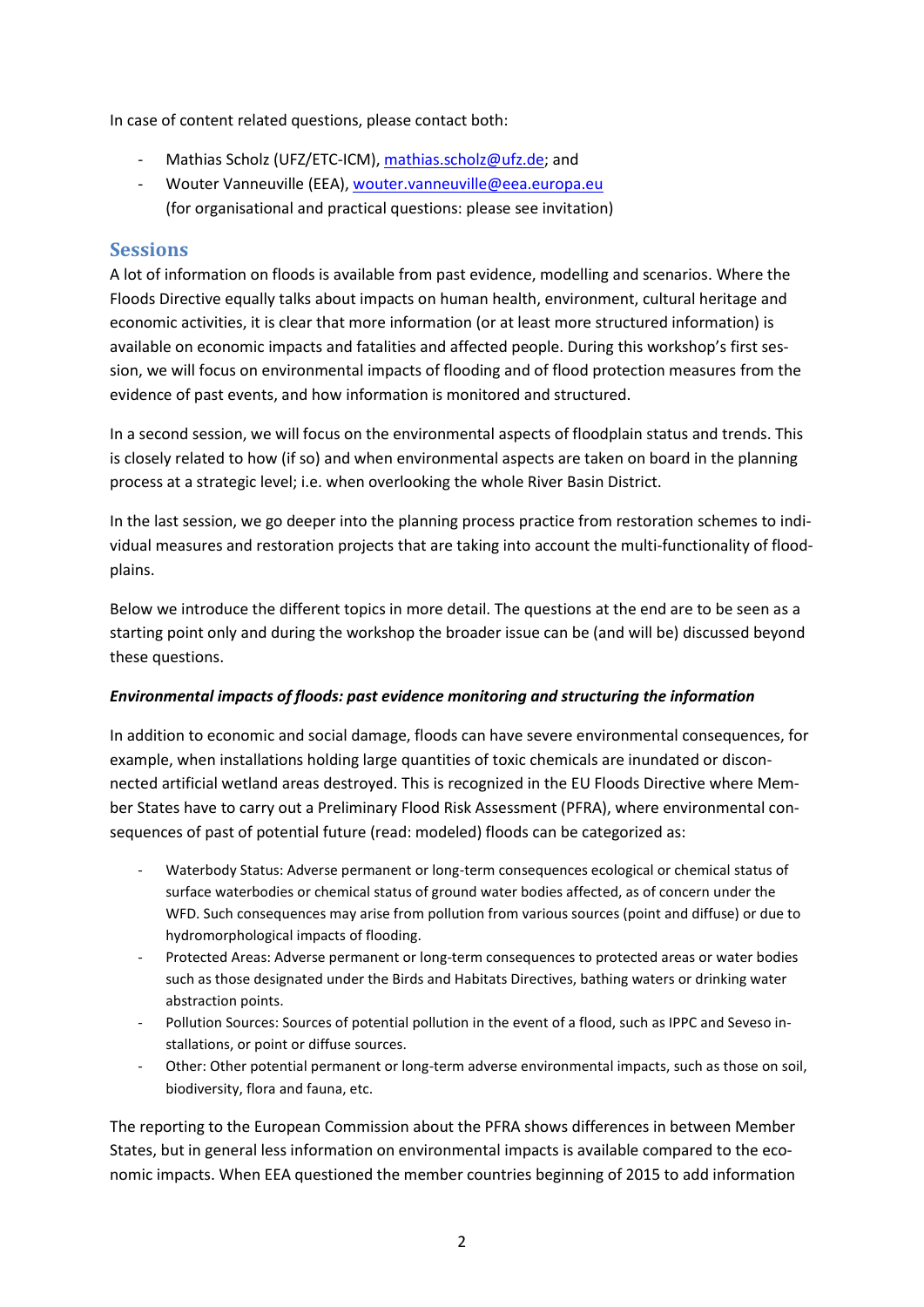on a voluntary base, it became clear that information about the environmental impact is often not available (in a structured way).

By end of 2018, the Member States shall make a revised PFRA available. While difficult for historic events, it is expected that for the recent events (or 'the future past floods') more information about environmental impacts can be reported based on readily available and easily derivable information.

Given the reporting for the (PFRA) and the Flood Risk Management Plans (FRMP) some information on environmental effects of flooding is available at least in some countries but not systematically recorded in others. Although not excluded by the floods directive, positive environmental effects of flooding are not reported in the PFRA so far. While not explained, this can be because of the lack of longtime monitoring and scientific work beyond case studies. However, floods serve an important role in balance of wetland ecosystems are the key driver in natural rivers and floodplains. Regular flooding in wetlands/floodplains allows retaining nutrients that can promote biodiversity. Floods can also potentially help to control invasive weeds. Flooding also provides spawning area for fish and a way for species to move to different areas. Even extreme flooding is important for biodiversity: floods can play the role of a "reset" button for nature.

#### *Questions:*

*Are the categories for environmental impacts as foreseen for the floods directive reporting covering the whole issue?*

*How can this be improved (adding categories, better structuring, more clear definitions …)?*

*What kind of data and information is needed to have a more complete reporting on environmental impacts of flooding in the next PFRA?* 

*What kind of monitoring and structuring of information is needed during and (immediately) after flooding? Are these data currently monitored? And shared? Cross-boundary? What kind of information can "science" provide? And how to bring this information together with the policy questions?*

*Are the most important flood-related environmental impacts caused by flooding or by flood protection measures? Even when considering pollution?*

#### *Trends on floodplain status*

In Europe already up to 90 % of former riparian floodplains are lost or functionally extinct during the last centuries. In particular, the main reason for the loss of biodiversity in floodplains and related ecosystem services is the continued decline in floodplain area due to:

- competing land uses, like agriculture or urbanization,
- less variability in discharge and constant water levels, like for hydropower and navigation, and
- "barriers" in between river and floodplain, like for flood defenses and river training.

Floodplains are not only water retention areas; they are also known as biodiversity hotspots and offer a remarkably diverse array of natural functions and services for humans. When remaining (active) floodplains are compared with those that have been cut off from the inundation regime, active flood-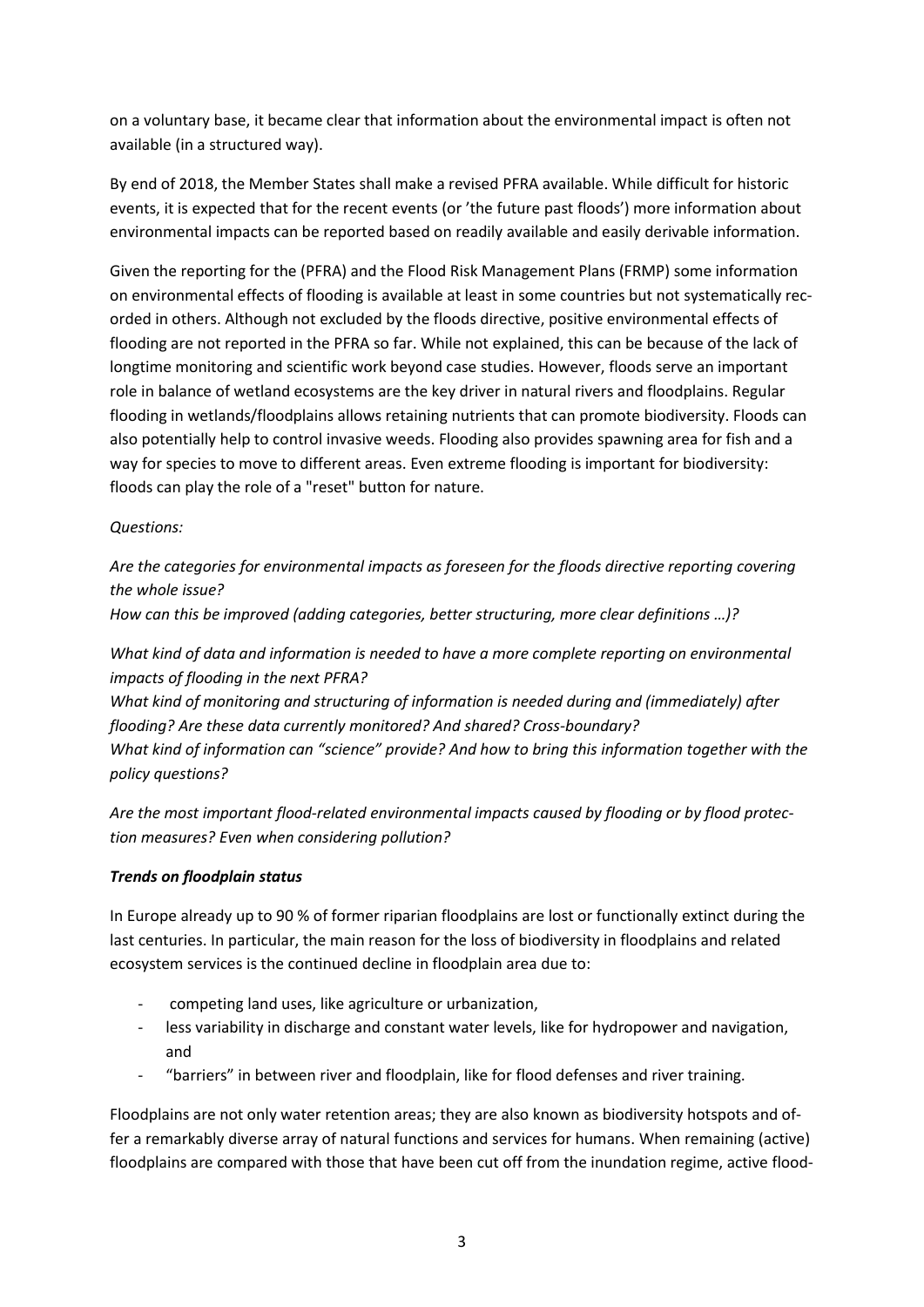plains that are influenced by floods and droughts have a much greater ability to act as flood retention and protection areas, as reservoirs for groundwater, as filters (or sinks) for sediments and dissolved pollutants, as carbon sinks, as natural habitats for highly specialised flora and fauna as well as for recreational purposes. Active floodplains delay the discharge of flood waves and, thus, contribute to mitigate flood peaks, especially when the floodplains are covered with near-natural forests. Today trade-offs exist between the conservation of biodiversity in floodplain ecosystems and the human use of goods and services from floodplains. Floodplain ecosystems can only offer this multitude of services if their ecological integrity is sustained.

Despite the fact that much information on floodplain status and vulnerability monitored and reported as part of the obligations for directives as the water framework directive or the birds and habitats directives, summarizing status assessments at international river basin district and/or at European scale are still scarce. Nevertheless, where they exist, these assessments are important information pieces to defend the cases for floodplain conservation and restoration.

#### *Questions:*

*Does coordinated monitoring and reporting for different EU obligations (like floods directive, water framework directive or birds and habitats directives) - all having an interest in mapping and planning for the same geographical area: the floodplain - achieve requirements for assessing floodplain status? And for coordinating the conservation (or even restoration) efforts?* 

*How much of the existing floodplains are under threat, i.e. have the chance of being cut off from the river by planned or future flood defense works?*

*How are the environmental impacts of flooding and of the proposed measures taken into account in the strategic vision and planning at the level of the (international) river basin district?*

*What are the trends and impacts of Floodplain vulnerability, multi-functionality and related ecosystem services for management and policy?*

### *Management of floodplains and implementation of flood, water and nature protection legislation: practical realities in Europe– green versus grey infrastructure and "greening the grey"*

Reconfiguring a river and its adjacent floodplain can generate numerous benefits for both nature and society, ranging from richer biodiversity, more appealing landscapes and additional recreational opportunities to improved flood prevention and protection. Equally, however, floodplain management deals with a wide variety of institutional, economic and social aspects related to industrial and agricultural production, water protection, nature conservation, flood defense, navigation, recreation, urban and rural development and the protection of historical landscapes. A successful floodplain management plan or restoration scheme needs to involve not only stakeholders and institutions from the most diverse sectors, but also at different scales of action and jurisdiction.

After an (extreme) flood, there's often found political backing for the promotion of nature based solutions like room for rivers. Afterwards, only few projects find their way in realization. Natural Water Retention Measures, measures called non-structural or green measures, are promoted and integrated in Flood Risk Management Plans for river basin districts or catchments. Too often flood risk managers at local scale are favouring more technical options to prevent flood risk and the potential